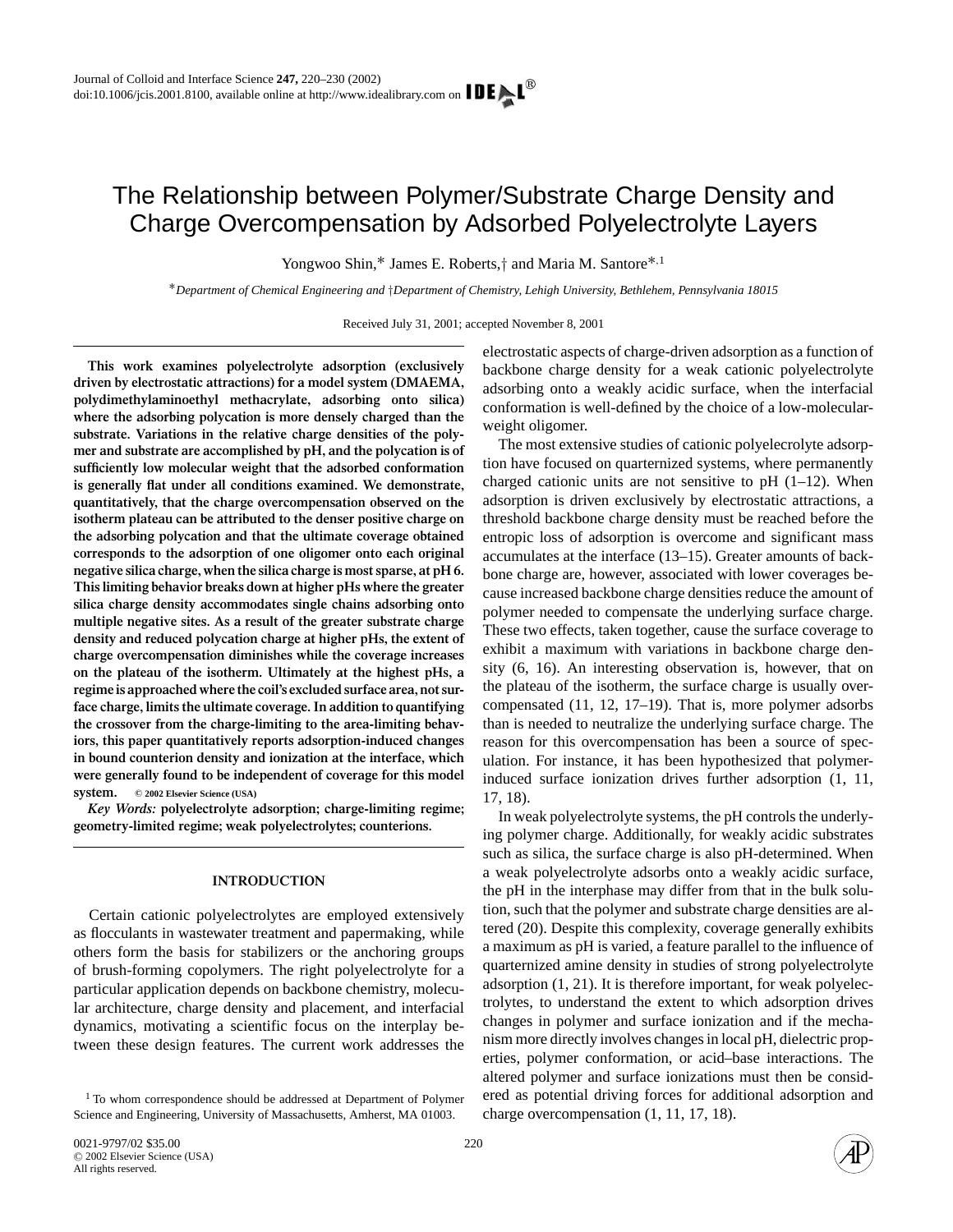The situation is complicated by added ions, which can never be completely eliminated from fundamental studies and which are present at significant concentrations in most applications. Ions compete with the polyelectrolyte for adsorption sites on the surface, they screen the inter- and intrachain repulsions within an adsorbed layer, altering the chain conformations and the coverage (16, 22–24), and they contribute to counterion condensation on the polymer chain or the substrate when the underlying charge on either is relatively dense.

Counterion condensation has been all but neglected in most interpretations of experimentally measured polyelectrolyte adsorption (25). While it makes sense that counterions would condense to alleviate the energy associated with the close proximity of underlying charges on a polymer or surface, there are limited experimental reports of counterion condensation in polyelectrolyte solutions (26–28) or during polyelectrolyte adsorption (18). Counterion condensation is, however, extremely important. If counterions are released when a polyelectrolyte adheres to a surface, the entropy gain will further favor adsorption.

While mean field treatments typically applied to adsorption of nonionic polymers have been extended to polyelectrolyte adsorption (16, 20, 29), experimental evidence points to the necessity of a perspective involving localized charge densities. For instance, it has been observed that low-molecular-weight polyelectrolytes adsorbing onto oppositely charged surfaces induce flocculation of particles at very low surface coverages (9). This phenomenon, known as patchwise flocculation, occurs even though the adsorbing chains are relatively short and incapable of physically bridging between approaching particles (ruling out the mechanism of bridging flocculation). It is thought that the adsorption of certain polymers locally reverses the underlying surface charge (9, 12). Then, when only a small amount of such polymer is absorbed, the bare regions of the particle retain their original surface charge. As a result, each particle contains localized regions (patches) of positive and negative charges and flocculation occurs when oppositely charged regions on opposing particles attract.

Because of the potential for adsorbing polyelectrolytes to reverse the underlying surface charge at saturation or induce charge-related flocculation, we attempted to quantify the electrostatic features accompanying polyelectrolyte adsorption with a model system. To accomplish this we identified four related scientific issues:

1. How do pH and ionic strength affect the interfacial configuration and the amount of polymer bound to the surface in the form of trains?

2. To what extent are polycation protonation and substrate ionization in the adsorbed layer different from these properties for bulk solutions and bare silica, respectively, and to what extent are such differences influenced by bulk solution pH and ionic strength?

3. What is the role of counterion condensation in polyelectrolyte adsorption and can we detect any release of counterions on adsorption?

4. What is the mechanism by which charge overcompensation (adsorption of more cationic polymer than needed to neutralize negative charge, in the absence of purely chemical attractions) occurs?

The model system we employed to address these questions was a 15-unit oligomer of dimethylaminoethyl methacrylate (DMAEMA) whose adsorption on silica is exclusively driven by electrostatic attractions. In addition to the industrial importance of this weak polyelectrolyte as an anchoring block for dispersion stabilizers, the DMAEMA–silica system represents one limit of polyelectrolyte adsorption behavior: the polymer chains can be relatively densely charged at appropriately low pHs since each monomer can be protonated. In the pH range of interest, the underlying DMAEMA backbone charge density is greater than that on the silica. A second consequence of the high DMAEMA charge density is the substantial occurrence of counterion condensation (26, 30). Also the DMAEMA molecular weight is sufficiently low to render bridging flocculation unlikely and minimize the contributions of configurational entropy to the interfacial free energy (31). These properties are markedly different than those of strongly basic polyelectrolytes used as flocculants (and which have been the focus of much prior study). In the latter case, the molecular weights are high and the charge density on the backbone is often relatively low  $(3-11)$ .

While all four of the afore-mentioned issues are intertwined, due to length constraints we addressed the first in a separate paper (21), while the others are the focus of the current work, using the same model system. The primary findings concerning coverage and interfacial conformation were that adsorbed DMAEMA layers were relatively flat, with many trains (80 wt% or more) and few loops and tails (21). Furthermore, the chain configuration was relatively insensitive to surface coverage for pHs from 6 to 8, the same range as the current work. The pH and, to a lesser extent, ionic strength was found, however, to influence the adsorbed conformation, with the highest bound fraction at a pH of 6 and low ionic strength. The influence of pH was thought to be related to the relative charge densities of the polymer and the substrate, motivating the current work.

In this paper, we employ NMR, titration, and electrophoretic mobility measurements to probe the electrostatic consequences of oligomer adsorption, summarized in questions 2–4.

# **EXPERIMENTAL METHODS**

*Materials.* A 15-unit oligomer DMAEMA was provided as a gift from DuPont. The molecular weight was 2350 and the polydispersity was relatively low (1.1–1.3) as a result of the group transfer polymerization method. The DMAEMA sample was provided in a polar organic solution of isopropanol and tetrahyrdrofuran, which were replaced by  $D_2O$  in a rotary evaporator for NMR studies, until no solvent peaks were apparent in the NMR spectrum. For electrophoretic mobility and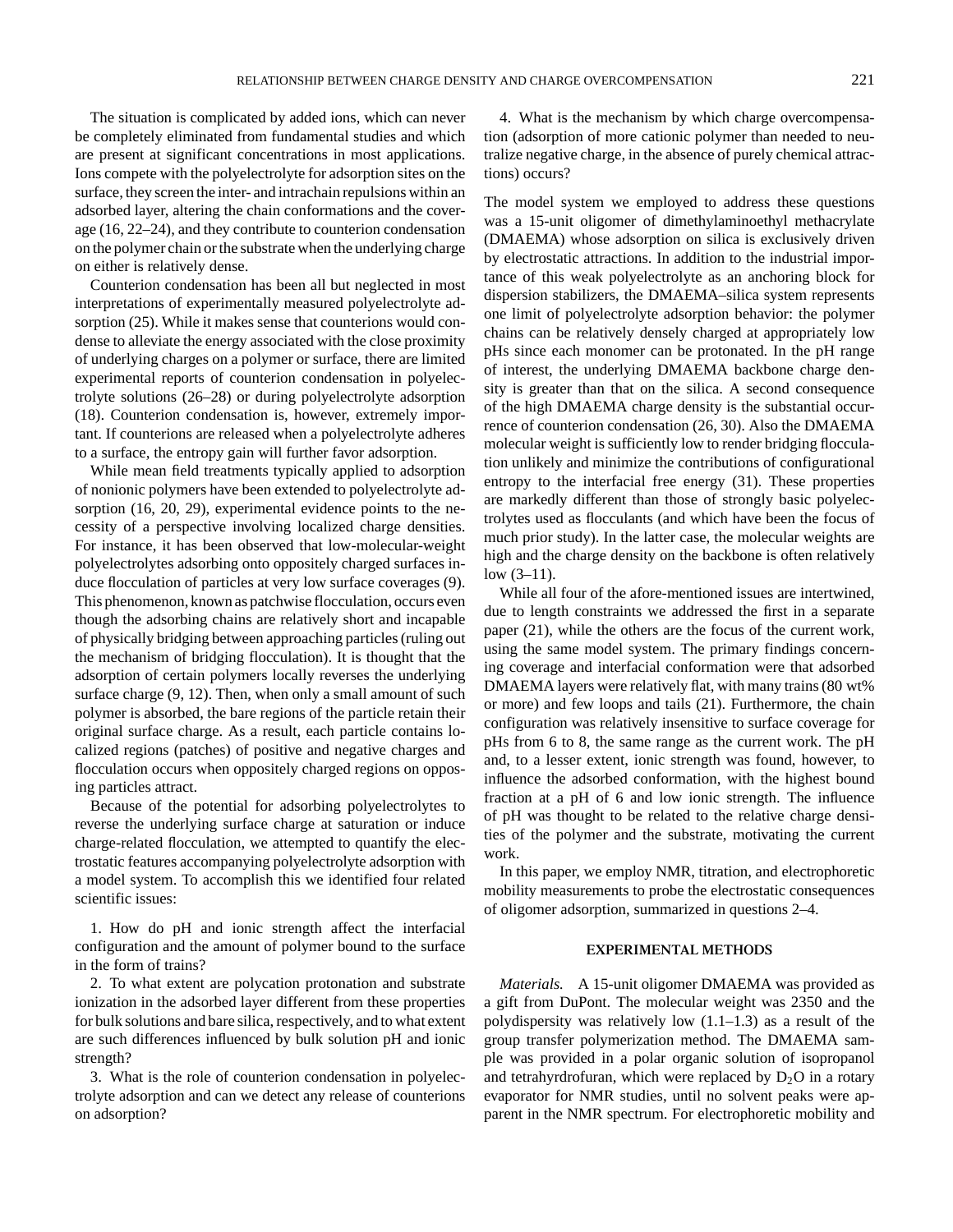titration experiments, the organic solvents were replaced, using a similar procedure, with high-purity distilled deionized (DDI) water (Milli-Q).

Monodisperse silica particles having a diameter of 200 nm were purchased from GelTech. These had a surface area of 15.7 m<sup>2</sup>/g, as determined by the BET (Brunauer–Emmett– Teller) method on a Gemini 2360 surface area analyzer.

Buffering salts were purchased from Fischer Scientific and used as-received. Each buffer solution employed a 0.01 M solution of  $KH_2PO_4$ , to which sodium hydroxide was added. For instance, the pH 6 buffer consisted of 50 mL of  $KH_2PO_4$  solution with 5.6 mL of 0.01 M NaOH added. The pH 7 and 8 buffer solutions employed 29.1 and 46.1 mL of NaOH solution, respectively.

*Conductivity and pH.* Titrations for DMAEMA protonation and silica ionization were based on conductivity and pH measurements. The former were carried out using a Yellow Spring Instrument (YSI Model 32) conductivity meter and a platinum immersion-type electrode (YSI Model 3403). The pH titrations employed a conventional glass electrode with a Corning Model 30 pH meter calibrated by pH 4.00 and 7.00 standards, from Fisher Scientific.

*Electrophoretic mobility.* Electrophoretic mobility studies employed a DELSA 440 instrument manufactured by the Coulter Company. A Coulter EMPSL7 mobility standard (carboxylated polystyrene latex in 0.1 M sodium phosphate buffer, pH 7.0) was employed for calibration.

*Adsorption isotherms.* The adsorbed amount present for a particular free DMAEMA solution concentration was determined by difference using solution-phase proton NMR. Typically, 5 wt% silica dispersions were employed, and the DMAEMA concentration was varied to generate an isotherm.

All NMR experiments were performed on a GN-300 300 MHz FT-NMR spectrometer, using a 10-mm proton/broadband probe. Samples containing silica, DMAEMA, and buffering salts were allowed to equilibrate for 10 min at room temperature before NMR measurements were made. The detailed features of the NMR data acquisition parameters were the same as those described in our previous paper (21). Of note, a benzene solution of tetrakis (trimethylsilyl) silane (TKS purchased from Aldrich) with added Chromium (III) acetonyl acetate was employed as an external standard in a sealed glass capillary tube. Also, a presaturation solvent suppression method (32) was applied to improve the dynamic range of the experiment.

# **RESULTS**

Figure 1 presents the ionization and protonation, respectively, of the 200-nm silica particles and the DMAEMA oligomer at concentrations of 160 and 7800 ppm  $(1 \text{ and } 50 \text{ meq/m}^3)$ . The ionization of the 200 nm particles, on the right axis, is quite similar to that of 12-nm Ludox silica particles employed in the adsorbed configuration study (21), except that the 200-nm particles



**FIG. 1.** Degree of DMAEMA protonation and silica surface charge density as a function of pH.

possess a slightly greater surface charge density. On the left axis, the DMAEMA protonation increases with decreasing pH, and a greater protonation extent is observed at higher DMAEMA concentrations. The charge spacing along the DMAEMA backbone, also on the left axis, was calculated by multiplying the fractional protonation from the titration results with 15 monomers/chain and then dividing by a contour length of 3.8 nm/chain. This charge density represents the average charge spacing along the backbone and neglects the detail that the charged amino groups reside on side chains, 0.6 nm from the backbone at full sidechain extension. Based on this method, the maximum underlying charge density of the DMAEMA is four charges/nm at low pHs.

Counterions are expected to condense on the DMAEMA chains when conditions are such that the underlying charge separation is less than the Bjerrum length, the intercharge distance corresponding to an energy of 1 kT (33, 34):

$$
\lambda_{\rm b} = \frac{e^2}{4\pi\,\varepsilon\varepsilon_0 kT}.\tag{1}
$$

Here, *e* is the elementary charge, and  $\varepsilon \varepsilon_0$  is the dielectric constant of water.

For aqueous solutions the Bjerrum length is 0.7 nm. Counterion condensation on the DMAEMA would therefore be expected below pHs of 7.5, depending to a small degree on the polymer concentration, limiting the effective polycation charge to a maximum of 5.4 per chain. Indeed, conductimetric titrations have quantitatively confirmed this extensive counterion condensation (26, 30). True counterion condensation on the silica is not expected in the pH range of interest, since the underlying surface charge is relatively sparse, compared with  $\lambda_b$ . Cations may, however, bind to the silica surface with an increasing extent as the pH is increased above the isoelectric point of 3, as has been previously described (35, 36). Using previously reported equilibrium constants for sodium ion binding to negative silica sites and pHs of 6–8, we find that bound sodiums occupy no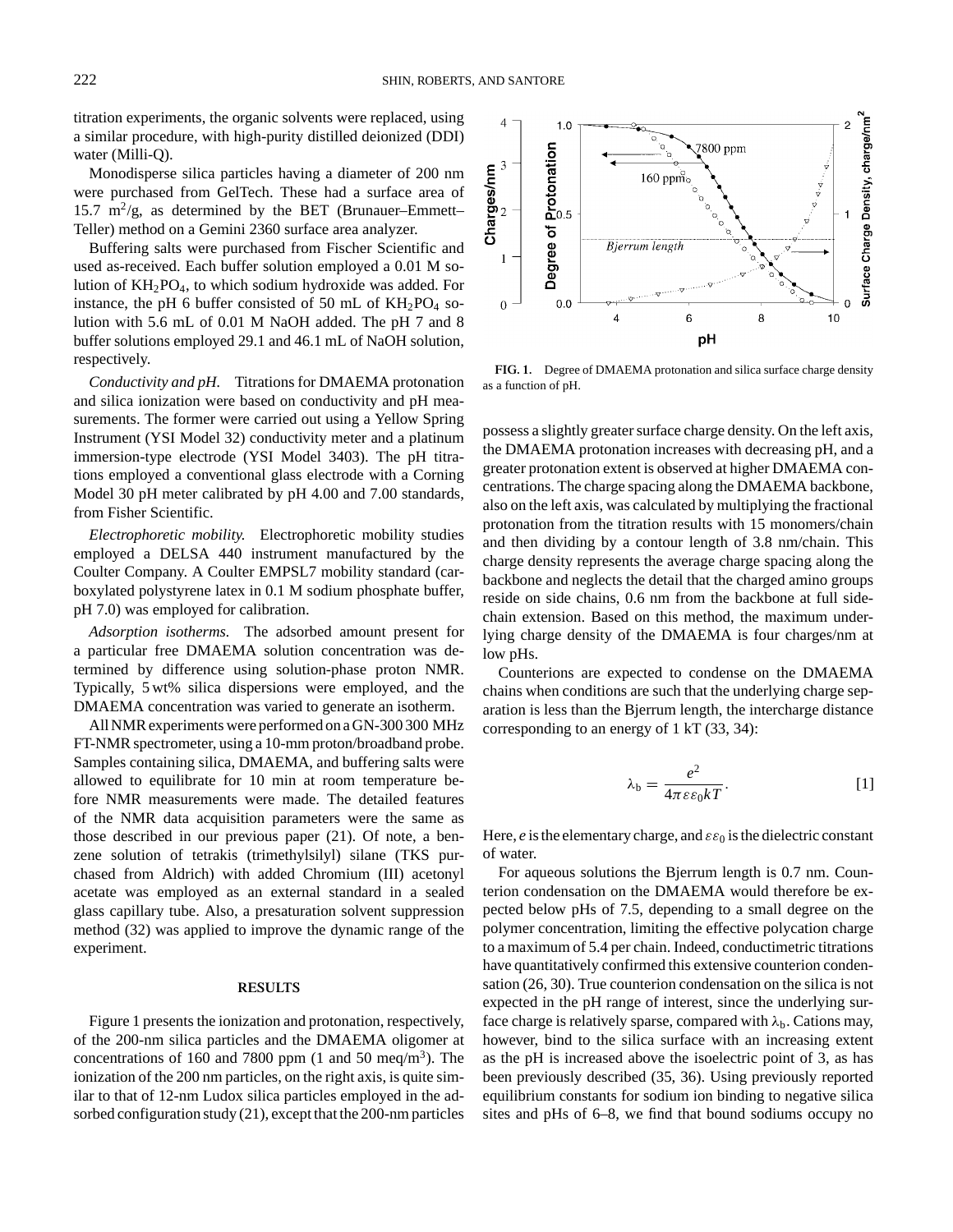more than 0.01, 0.1, and 1% of the negative surface sites (37). This amount of bound sodium is negligible, and with similar magnitudes of binding constants for potassium, a component of our buffer (35, 38), its binding would also be expected to be negligible.

One interesting feature borne out in Fig. 1 is that, over the range of pH 6–8 of interest in this study, the charge spacing on the DMAEMA backbone is denser than that on the silica surface. This is clearly the case when one examines the underlying positive charge on the polymer backbone, but it is also the case when one considers the net charge on the polymer, after counterion condensation. Only at pH 8 do the charge densities of the DMAEMA and silica begin to approach each other. This suggests that there will be regions of positive charge in the local vicinity of adsorbed DMAEMA chains unless the ionization of the polymer or surface are greatly altered by adsorption, or ion condensation is greatly altered by adsorption. We will explore this concept more quantitatively at a later stage of this work.

Figure 2 shows the adsorption isotherms for three different pHs, where adsorption was substantial. For each of the data sets in Fig. 2, the pH was controlled by adding 0.01 M NaOH and  $KH_2PO_4$  to  $D_2O$ , with ionic strengths in the range 0.012– 0.018 M. The nominal pHs shown in Fig. 2 pertain to the dilute regions of each isotherm. At coverages that were sufficiently large that the equilibrium concentration of DMAEMA in free solution was substantial, the bulk solution pH was roughly half a unit greater (near free solution concentrations of 2000 ppm) due to the basic nature of the DMAEMA.

The isotherms in Fig. 2 on the 200 nm GelTech silica particles are similar in shape and exhibit only slightly greater coverages compared with our prior results with 12-nm Ludox silica (21). The higher coverages on the GelTech particles presumably derive from their slightly greater surface charge density. At pH 6, there is a relatively flat pseudoplateau near  $0.6 \text{ mg/m}^2$ . At higher pHs the plateau region of the isotherm is more gradual, with coverages as high as 1.2 and 0.8 mg/m<sup>2</sup> for pHs of 8 and 7, respectively. The substantial adsorption in the intermediate pH range, where the silica is negatively charged and the DMAEMA



**FIG. 2.** Adsorption isotherms for DMAEMA on silica.



**FIG. 3.** (a) Electrophoretic mobility as a function of surface coverage. (b) Electrokinetic charge as a function of surface coverage.

is positively charged, suggests that the driving force for adsorption is electrostatic. The lack of adsorption (not shown here but previously documented in Refs. 21 and 37) at lowest and highest pHs additionally suggests that there is no chemical driving force for adsorption. The observation of a purely electrostatic driving force for DMAEMA on silica is similar to observations for its adsorption on TiO<sub>2</sub>  $(1)$ .

Figure 3a presents electrophoretic mobilities related to the points on the isotherms in Fig. 2. (The mobility data were measured using silica concentrations that were 100 times more dilute than those of the isotherm measurements. The adsorbed amounts were inferred from Fig. 2, employing a mass balance.) In all cases, the adsorption caused an increase in the mobility, and at the highest surface coverages the mobilities are positive. This indicates that in the plateau regions of the isotherms, more polymer adsorbs than is needed to compensate the underlying negative silica charge. This overcompensation is most pronounced at a pH of 6 where the bare silica is relatively sparsely charged. Also, Fig. 3a reveals that, compared to the other pHs, less DMAEMA is needed to give the large overcompensation at pH 6.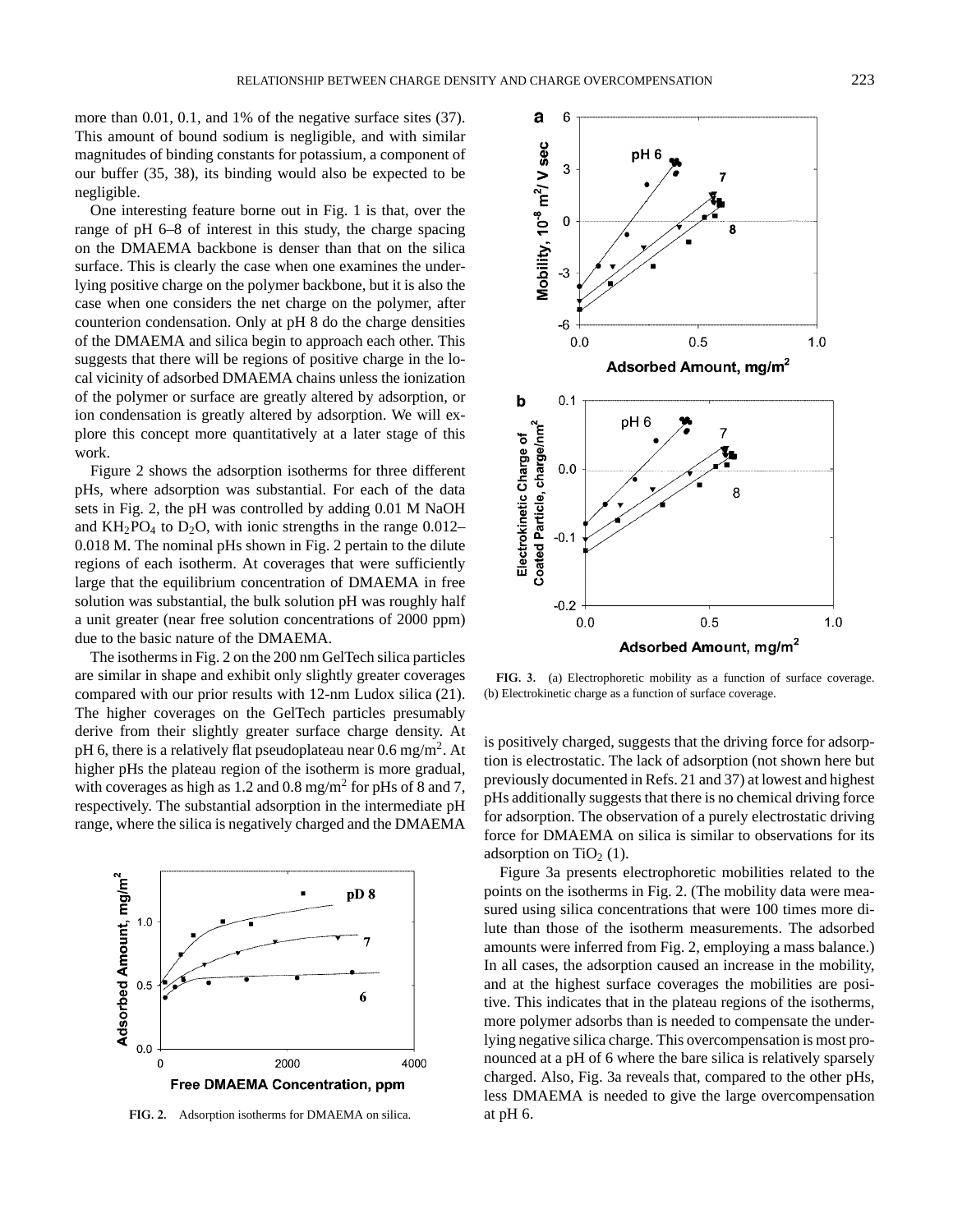In Fig. 3a at all three pHs, the electrophoretic mobility is linear in the adsorbed polymer, starting with the bare surface, and going well beyond the point of charge reversal. This suggests that, for a particular pH and ionic strength, each chain adsorbs in the same configuration, bringing the same net charge (including counterions) to the interface. There is no evidence that the first chains to adsorb on a bare surface are any different, from the electrostatic perspective, than those that adsorb near the point of charge neutralization or beyond. Further, Fig. 3 suggests that if the surface or polymer ionization is altered by polymer adsorption, this occurs to the same extent for each adsorbing chain. It is worth noting in Fig. 3a that the highest coverages obtained on the isotherms in Fig. 2 are not accessible in the mobility experiments due to the more dilute conditions required by the apparatus. The coverage axis in Fig. 3a does, however, span most of the isotherm.

Information about the net surface charge is contained within the electrophoretic mobility data. Typically, for particles substantially larger than the Debye layer thickness,  $1/\kappa$ , the Smoluchowski equation provides a relationship between the measured electrokinetic mobility,  $\mu$ , and the zeta potential,  $\zeta$  (39):

$$
\mu = \frac{\varepsilon \zeta}{\eta}.
$$
 [2a]

Here  $\eta$  is the viscosity of the solution, in this case water, and  $\varepsilon$ is its permittivity. The electrokinetic charge,  $\sigma_{EK}$ , then follows from the zeta potential, where the following expression applies to spherical particles of radius *R*:

$$
\sigma_{\rm{EK}} = \frac{\varepsilon (1 + \kappa R)\zeta}{R}.
$$
 [2b]

In addition to the net charge of the particle, which includes bound polymer and counterions, the electrokinetic charge also contains unbound ions inside the shear plane. For the bare silica particles, these are sodium or potassium ions that move with the particle, in addition to those which are chemically bound per site binding equilibria (35, 36). For the pHs in the current study, the reported site-binding constants for sodium and potassium ions are sufficiently small that bound cations contribute negligibly to the electrokinetic mobility (37). Rather, free ions inside the shear plane are more important.

Equation [2] applies to the limit when the particles are large compared with the Debye length. For the ionic strengths in the current study, the particle diameter was 33 times the Debye length; however, to ensure the most accurate determination of the electrokinetic mobility, we also applied the more exact expression summarized by Hunter (39), which approximates the full numerical solution of O'Brien and White (39–41). We find that for the current system, estimates of the electrokinetic charge by this method are indistinguishable from the predictions of the Smoluchowski equation.

A greater concern, perhaps, in the interpretation of the electrokinetic charge is the effect of adsorption on the position of the shear plane (42). The current work specifically focuses on a lowmolecular-weight DMAEMA oligomer for this reason. We feel that with short chains that bind tightly to the surface, adsorption does little to alter the shear plane. This interpretation is upheld by NMR solvent relaxation experiments that indicate tight binding of the oligomer to the particle, independent of coverage, with most of the molecules (80% and usually more) lying flat as trains (21). With an overall chain length of 3.8 nm/oligomer, and tight binding, one might expect that the adsorbed DMAEMA would contribute at most a nanometer to the hydrodynamic particle size, avoiding measurable effects on the shear plane. This approximation is upheld by our dynamic light scattering data that detect no change in particle diameter on DMAEMA adsorption (37).

Figure 3b presents the electrokinetic charge from the mobility data from Fig. 3a. The linear forms in Fig. 3b uphold the conclusion that each oligomeric chain adsorbing at the interface, starting with the bare surface and including chains that adsorb well beyond the point of overcompensation, contributes the same electrokinetic charge to the particles, at a particular pH. That is, any change in the DMAEMA protonation, silica ionization, or number of counterions on the surface or associated with the DMAEMA is roughly independent of coverage. Further quantification, however, requires closer attention to the particle charge as a function of coverage.

The net surface charge is the sum of the negative underlying charge from the silica, the positive charge brought by the bound polymer, and counterions that adhere to the adsorbed polymer and also to the silica surface.

$$
\text{Net surface chg} = \sigma_{\rm s} + \sigma_{\rm K+} + P_{\alpha+} + P_{\rm C-}.\tag{3}
$$

Here,  $\sigma_s$  is the negative surface charge on the silica,  $\sigma_{K+}$  are the counterions (including both sodium and potassium) bound to the silica in the Helmholtz layer,  $P_{\alpha+}$  is the underlying positive charge on the polymer, and *P*<sub>C−</sub> are the counterions bound to the polymer, in this instance, phosphates (43).

Equation [3] is written for a particle bearing a layer of adsorbed polymer, and the four quantities on the right-hand side reflect the chemical physics of adsorption. For instance, the underlying surface charge,  $\sigma_s$ , may differ from that of the bare surface,  $\sigma_{so}$ . Here,  $\sigma_{so}$  is determined by titration (Fig. 1). Likewise in Eq. [3],  $P_{\alpha+}$  and  $P_{\alpha-}$  reflect the adsorbed DMAEMA, where chains in free solution may have different extents of ionization and amounts of bound counterions,  $P_{\alpha+o}$  and  $P_{\alpha-o}$ , respectively. It is actually  $P_{\alpha+0}$  which is determined by the titrations in Fig. 1.

Equation [3] was initially written from the static perspective, counting charges that are chemically associated with the each particle, either through surface dissociation, polymer adsorption, or counterion (both  $K^+$ , Na<sup>+</sup> and phosphate) binding to the surface and/or polymer. The electrokinetic charge in Fig. 3b is more complex because it includes unbound ions inside the shear plane. For the bare silica particles, these are primarily sodium and potassium counterions; however, in the presence of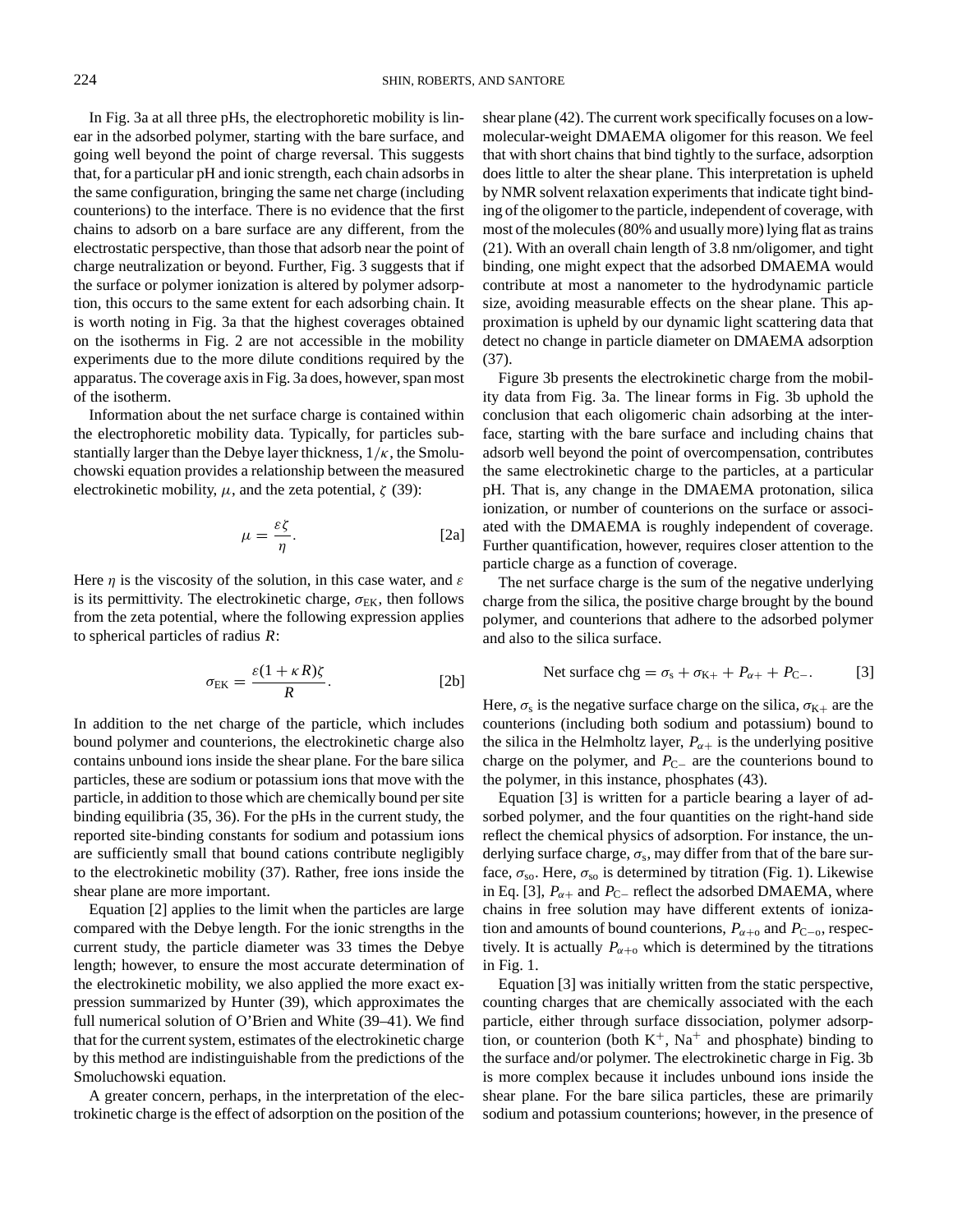adsorbed polymer, the  $Na^+$ ,  $K^+$  and phosphate ions may be entrained to different extents. Hence, in applying Eq. [3], we recast our thinking to account for particle dynamics by including unbound cations within the shear plane in the  $\sigma_{C+}$  term, in addition to sodium and potassium ions which are chemically bound. The same potentially holds true for phosphate ions.

In the zero-coverage limit of Fig. 3b, the electrokinetic charge of the bare silica is much less than the titratable charge at the corresponding pH (Fig. 1). For instance, at pH 6, there is a net electrokinetic charge of <sup>−</sup>0.08/nm2, while the titratable charge is  $-0.16/\text{nm}^2$ . This difference,  $0.08/\text{nm}^2$ , is attributed to sodium and potassium ions inside the shear plane in the electrophoretic mobility experiment, since our calculations using reported potassium and sodium binding constants indicate that true cation binding is negligible (37). At pH 7 and 8, the difference between electrokinetic and titratable charge suggests free cation contributions at densities of  $0.15$  and  $0.25$  charges/nm<sup>2</sup>, respectively, inside the shear plane. This compares favorably with reports in the literature where titratable and electrokinetic charges on silica differed by ∼50% (44, 45).

#### **DISCUSSION**

The previous section illustrated that (1) the silica surface ionization and DMAEMA protonation are pH dependent, with the DMAEMA being more densely charged than the silica over the pH range of interest, (2) the adsorption isotherms are pH dependent, most likely a result of the influence of pH on the silica and on the DMAEMA charge, (3) the net (electrokinetic) particle charge is linear in surface coverage for a wide range of surface coverages, and (4) the isotherm plateaus at all three pHs considered correspond to reversal of the underlying charge.

One additional piece of information, the size of the DMAEMA oligomer, is useful in developing perspective on the electrostatic nature of its adsorption. The DMAEMA oligomer's backbone contains 30 carbon atoms, leading to a chain length of 3.8 nm. Additionally, DMAEMA contains modest side chains, where the positive charge resides. The length of one side chain is 0.8 nm, such that if the DMAEMA adsorbs with its side chains on alternating sides of the main backbone, a maximum width of 1.6 nm could, in principle, be achieved. The dimensions  $3.8 \times$ 1.6 nm2 yield the maximum footprint potentially occupied by adsorbed DMAEMA, and might occur under conditions where the backbone is highly charged. Counterion condensation will, however, reduce the extension of the backbone, and shift the conformation toward a random coil. Because the oligomeric chain is so short, it is unlikely that true Gaussian statistics would be achieved. However, if one estimates that 4 backbone carbons correspond to a statistical segment of length 0.5 nm, then a random coil size of 1 nm<sup>2</sup> is achieved based on  $\pi Rg^2$ . If one alters this estimate to include six carbon atoms in a random segment with a length of  $0.75$  nm, then the footprint becomes  $1.5$  nm<sup>2</sup>. In this manner we estimate each chain to occupy a surface area on the order of  $1-2$  nm<sup>2</sup>.

Another measure of DMAEMA oligomer size includes the Debye screening length. At pH's of 6, 7, and 8, this length scale is 2.8, 2.5, and 2.2 nm, respectively. While the physical size of the chains is  $1-2$  nm<sup>2</sup>, a Debye screening length of the same order means that adsorbed chains will repel each other before physical contact is made. Indeed, this repulsion should set in with 2–3 nm between adsorbed coils. Put another way, the excluded surface area per adsorbed chain would be in the range  $5-10 \text{ nm}^2$ , with smaller excluded surface areas at higher pH's.

Next we combine these facts to gain perspective on how adsorption can alter the surface polymer charge, including bound counterions. Also worth addressing is the mechanism for the reversal of surface charge. Many groups have previously reported overcompensation of surface charge for both quarternized and pH-dependent systems (1, 9, 11, 12, 17–19). Often, it was speculated that adsorption of cationic polymers causes the surface to further ionize, providing a driving force for overcompensation: the new negative surface charges generated drive the adsorption of even more cationic polymer, it has been said (1, 17). Here we examine the two effects individually, quantify their extents, and attempt to clarify which is cause and which is effect.

## *Ultimate Coverage and the Patchwise Adsorption Mechanism*

It has been established that the driving force for DMAEMA adsorption on silica is electrostatic. Why then do the isotherm plateaus in Fig. 2 correspond to the adsorption of more polymer than is needed to neutralized the underlying surface charge?

The answer lies with an interfacial scenario that allows for localization of charge, in other words, a perspective that is not mean field. This situation is most pronounced at pH 6, where the plateau of the isotherm corresponds to the greatest of our three cases of charge overcompensation. Figure 1 illustrates that at pH 6, negative surface charges (on the bare surface), are widely separated by an average distance of 2.5 nm, or one charge/6.3 nm<sup>2</sup>. This charge spacing modestly exceeds the DMAEMA size of  $1-2$  nm<sup>2</sup>/chain, such that each oligomer, when it adsorbs, can interact with only one of the charges originally existing on the bare surface. Indeed, a maximum coverage of 0.60 mg/m<sup>2</sup> is predicted if one DMAEMA molecule adsorbs to each of the original negative charges on the bare silica. This simple calculation does an excellent job predicting the ultimate observed coverage, and strongly suggests that, at pH 6, single DMAEMA chains adsorb to single ionized surface silanols.

At pH 6, with single DMAEMA chains adsorbing to each of the original surface charges from the bare silica, the reversal of the underlying surface charge is then explained by the fact that each adsorbing chain brings with it more than one positive charge. As a result, in the vicinity of the adsorbing chain, there is a local positive charge. For situations where the surface is not yet saturated, regions containing no DMAEMA still exhibit their original negative charges, giving rise to a patchy interface, from the perspective of charge localization. The extent of overcompensation depends on the amounts of positive charge brought to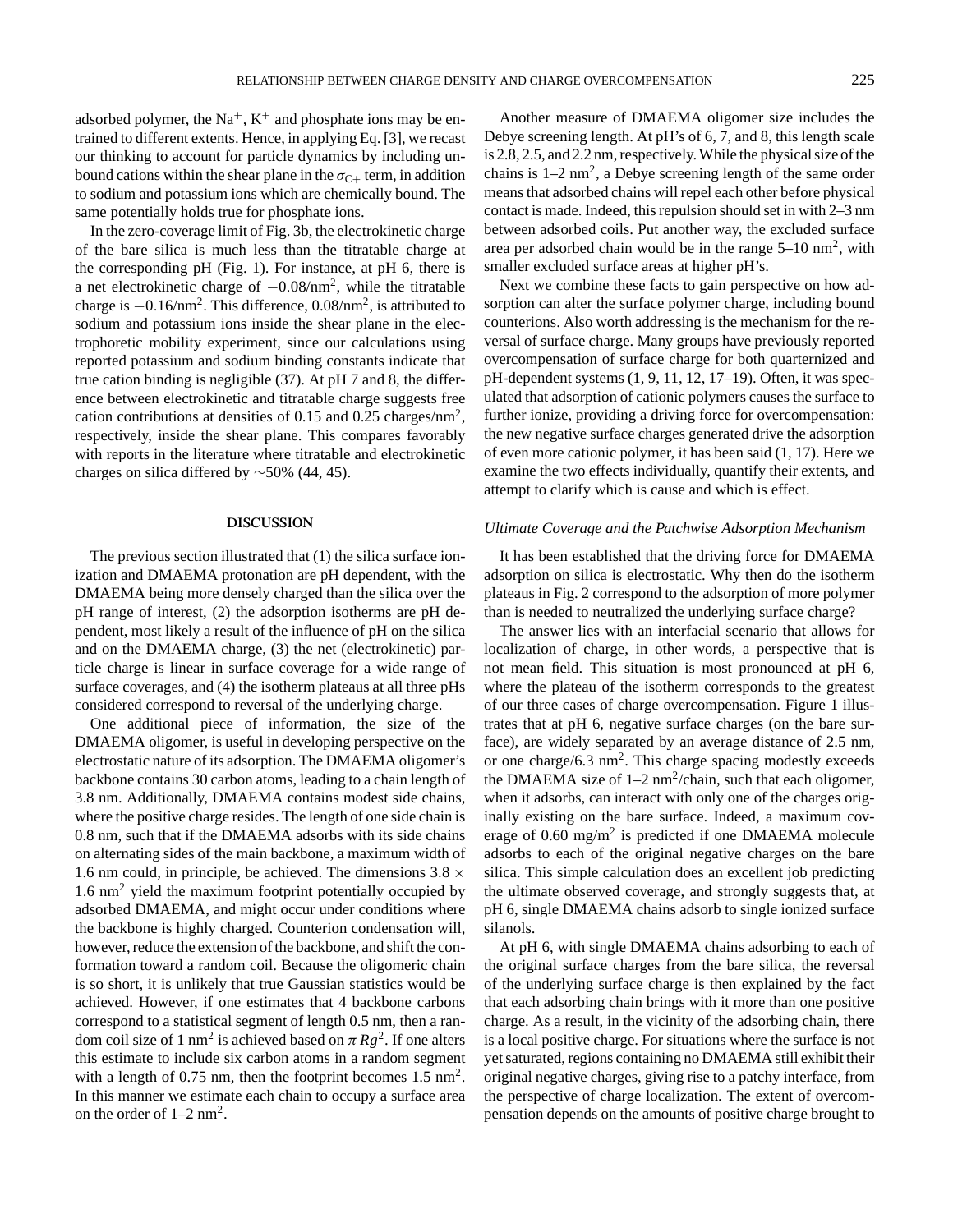| In the I fattau Coverage |                     |                                                                                                                 |                                           |  |  |  |
|--------------------------|---------------------|-----------------------------------------------------------------------------------------------------------------|-------------------------------------------|--|--|--|
|                          | Bare surface charge | Expected coverage w/1<br>pH $(1/\sigma_{so}, \text{nm}^2/\text{charge})$ chain/surface charge $(\text{mg/m}^2)$ | Observed coverage<br>(mg/m <sup>2</sup> ) |  |  |  |
| 6                        | 6.3                 | 0.6                                                                                                             | 0.60                                      |  |  |  |
|                          | 3.3                 | 1.2                                                                                                             | 0.80                                      |  |  |  |
|                          | 19                  | 2.0                                                                                                             | 12                                        |  |  |  |

**TABLE 1 Assessing Surface Charge as the Limiting Factor in the Plateau Coverage**

the interface by the DMAEMA, an issue addressed in the next section of the discussion.

At pH 6, adsorption is patchy and individual DMAEMA chains adhere to isolated negative surface charges until all the ionized silanols from the bare surface each carry one DMAEMA chain. The situation is more complicated at pHs 7 and 8, because now the silica is more densely populated with negative charges. Thus, adsorbing DMAEMA chains are likely to encounter more than a single original negative charge. Indeed, if one attempts to predict the ultimate plateau coverage based on one chain per underlying surface charge (see Table 1), the calculated coverage exceeds that observed, especially at pH 8.

At pH 7 and 8, the breakdown of a one-chain-per-surfacecharge adsorption mechanism suggests a crossover to a scenario which is more geometric. Since the surface is more densely charged, chains may access multiple charged surface sites, and therefore repulsions between neighboring chains must ultimately limit coverage. The surface may saturate when the backbones crowd the interface, or it may saturate when the surface is full in the electrostatic sense, i.e., when the excluded surface areas of the adsorbed oligomers fill the surface. Of note, at pH 8, the observed maximum plateau coverage of  $1.2 \text{ mg/m}^2$ corresponds to a surface area of  $3.4 \text{ nm}^2/\text{chain}$ , which exceeds the DMAEMA's molecular dimensions. It is, however, smaller than the excluded area per chain, suggesting that lateral repulsions among adsorbed coils are significant and ultimately limit the coverage. Indeed the gradual plateau at pH 8 may result from soft electrostatic repulsions between neighboring adsorbed oligomers, as opposed to a more abrupt plateau, which might be expected if the adsorbing species exhibited hard lateral repulsions.

It is worth mentioning that we did witness additional evidence for patchy interfaces, from the perspective of localized charge. That is, once DMAEMA was adsorbed, the particles tended to flocculate, and it was necessary to operate at dilute conditions and perform experiments quickly (and check reproducibility) to avoid artifacts from flocculation. While flocculation may be expected at conditions yielding particles with nearly zero net charge, we observed flocculation over a broader range of conditions, where the surface charge should have been sufficient to stabilize the particles, if the interface had a constant spatially averaged charge instead of charge patches. While bare silica particles were stable, flocculation was observed for as little as  $0.1 \text{ mg/m}^2$ . This is attributed to patchwise flocculation since the

DMAEMA oligomer is too short to bridge between approaching particles.

### *Ionization and Condensed Ions*

In the previous section we argued that charge localization maintained a continued driving force for DMAEMA adsorption well beyond the point where the average interfacial charge was neutral. The release of counterions or any additional surface ionization was not required to drive the adsorption of additional DMAEMA beyond the point of net particle neutralization. Further, there was evidence for regions of positive charge in the vicinity of adsorbed polymer, coexisting with regions of negative charges in the vicinity of bare silica. It is therefore worth attempting to determine the local extent of overcharging in the region of adsorbed polymer and the extent of any changes in the numbers of bound  $\text{Na}^+$ , K<sup>+</sup>, or phosphate ions, DMAEMA protonation, or silica ionization, resulting from adsorption.

To help visualize the interfacial physics, we consider a  $5\times$ 5-nm unit cell of the surface, as shown in Fig. 4a. At pH 6, this region contains four titratable negative surface charges, as determined in Fig. 1. From Fig. 3b, we additionally infer the presence of two unbound  $Na<sup>+</sup>$  or  $K<sup>+</sup>$  ions inside the shear plane. Likewise, at pHs 7 and 8 in Figs. 4b and 4c, the titratable surface charge increases to 7 and 13, respectively, while there are 4.2 and 8.8 unbound cations, respectively, inside the shear plane.

In the initial state, our system contains this bare silica unit cell with unbound cations inside the shear plane and the free DMAEMA with its bound phosphate counterions in solution. In Fig. 4, where the polymer is shown, only the net positive charge on the polymer is drawn. The details of the underlying titratable charge and the anion binding are eliminated to avoid crowding the drawing. In the final state, the polymer is adsorbed, with potential alterations in the surface ionization or DMAEMA protonation, and potential release of  $Na^+$ ,  $K^+$ , or phosphate counterions.

We proceed with calculations based on coverages corresponding to the points of zero net mobility, in Fig. 3. For pH 6, this corresponds to a surface coverage of  $0.22$  mg/m<sup>2</sup>, or 1.4 chains adsorbing in the 25 nm<sup>2</sup> unit cell. Prior to adsorption, when these chains were free in solution at pH 6, they each possessed an underlying charge of 10.2/chain, but due to the condensation of 4.8 negative counterion charges per chain, they each carried a net charge of 5.4/chain (26, 30). The change in interfacial charge, for the entire unit cell as a result of adsorption is therefore

$$
\Delta \text{ charge (per 25 nm}^2) = 0 - (\sigma_{so} + \sigma_{K+o} + P_{\alpha+o} + P_{C-o})
$$
  
= 0 - (-4 + 2 + 14.2 + -6.7) = -5.5. [4]

Here the final charge in the cell after adsorption was determined by the electrokinetic mobility, and is zero at the point of zero charge. The initial charges are known from the properties of the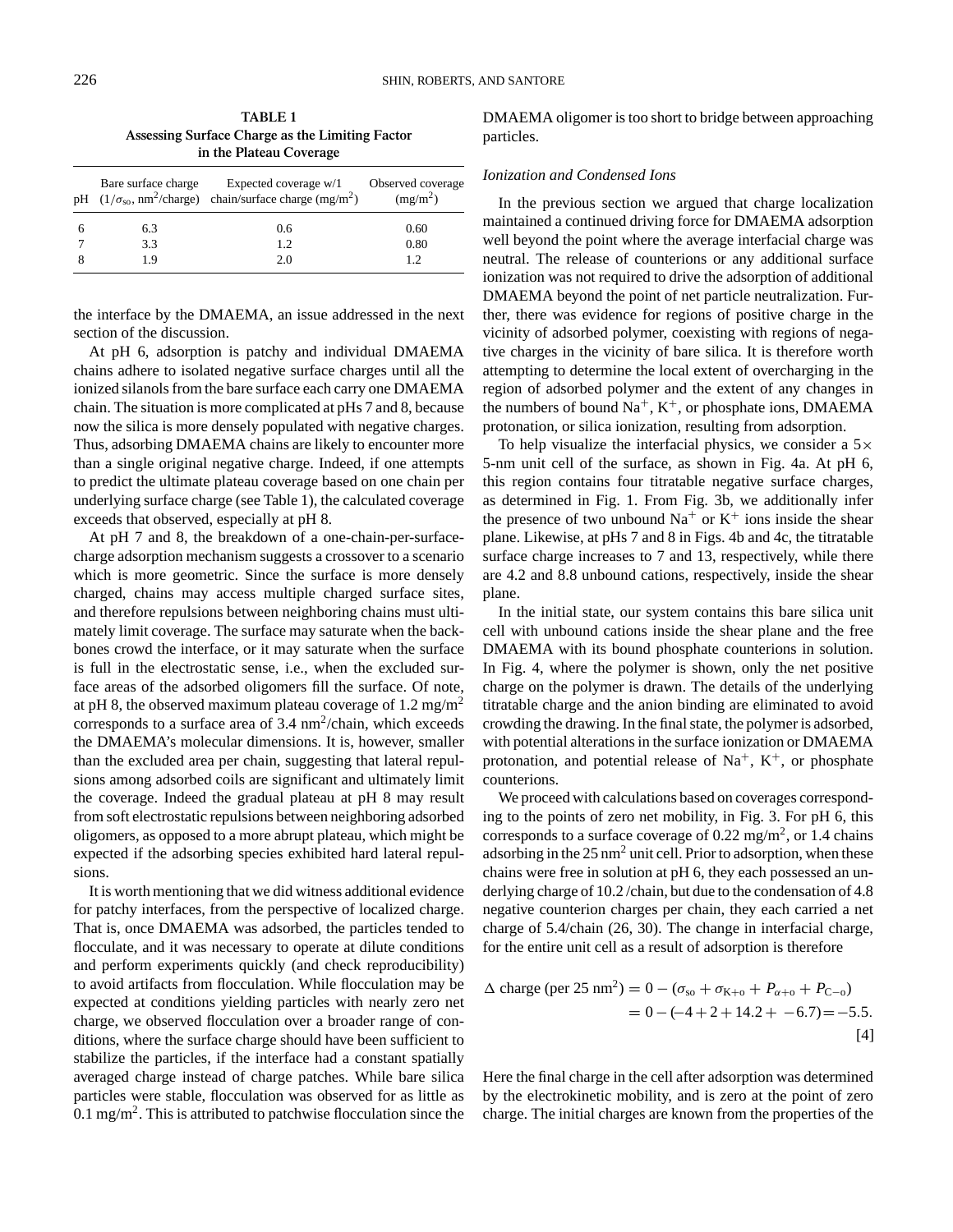

**FIG. 4.** Schematic of 25 nm<sup>2</sup> unit cell on silica surface before and after DMAEMA adsorption at (A) pH 6, (B) pH 7, and (C) pH 8. The "Before" state corresponds to the bare silica surface while the "After" state corresponds to one where there is no net electrokinetic charge on the particle. The black negative charges correspond to those originally present on the bare silica surface. The white (or hollow) negative charges correspond to those which ionize locally as a result of oligomer adhesion. The plus signs in the circles illustrate hydrodynamically entrained potassium and sodium ions, which are present near the surface initially but are displaced as a result of adsorption. The positive charges on the oligomer represent the net oligomer charge after binding of phosphate counterions to the backbone. Protons released as a result of the local surface ionization are shown explicitly in the "After" state.

free polymer in Fig. 1 and electrokinetic charge and titratable charges of the bare particles, in Figs. 1 and 3b.

The calculation in Eq. [4] indicates that in the unit cell at pH 6, 5.5 positive charges are lost from the interface as a result of adsorption, or on a per chain basis, 3.9 positive charges are lost per adsorbing chain. (The calculations on a per chain basis apply to the full range of coverage since the electrokinetic charge is linear in coverage in Fig. 3b). Since the cell initially contained two unbound cations inside the shear plane, it is likely that some loss of positive electrokinetic charge resulted from their release to a position beyond the shear plane. The other loss of positive charge could be a result of binding of additional  $H_2PO_4^$ counterions to the adsorbing polymer; however, this possibility is extremely unlikely, since it would involve a substantial loss of translation entropy. The other possibilities to explain the loss

of positive interfacial charge are increased surface ionization as a result of adsorption, or decreased DMAEMA protonation, as a result of adsorption. We consider these two possibilities separately. First, it is possible that upon adsorption, the DMAEMA protonation decreases. A reduction in the DMAEMA protonation; however, would also imply a reduction in bound anionic counterions, since fewer  $H_2PO_4^-$  counterions would be needed to preserve the Bjerrum length. While the release of these counterions would increase the entropy on adsorption, making the process more favorable, their release would counteract the loss of positive charge from the reduced backbone ionization. Therefore, a reduction in DMAEMA protonation would not explain the loss of positive charge on adsorption, unless the  $H_2PO_4^-$  ions remained bound to the polymer, which seems unlikely. The possibility of DMAEMA protonation also seems unlikely because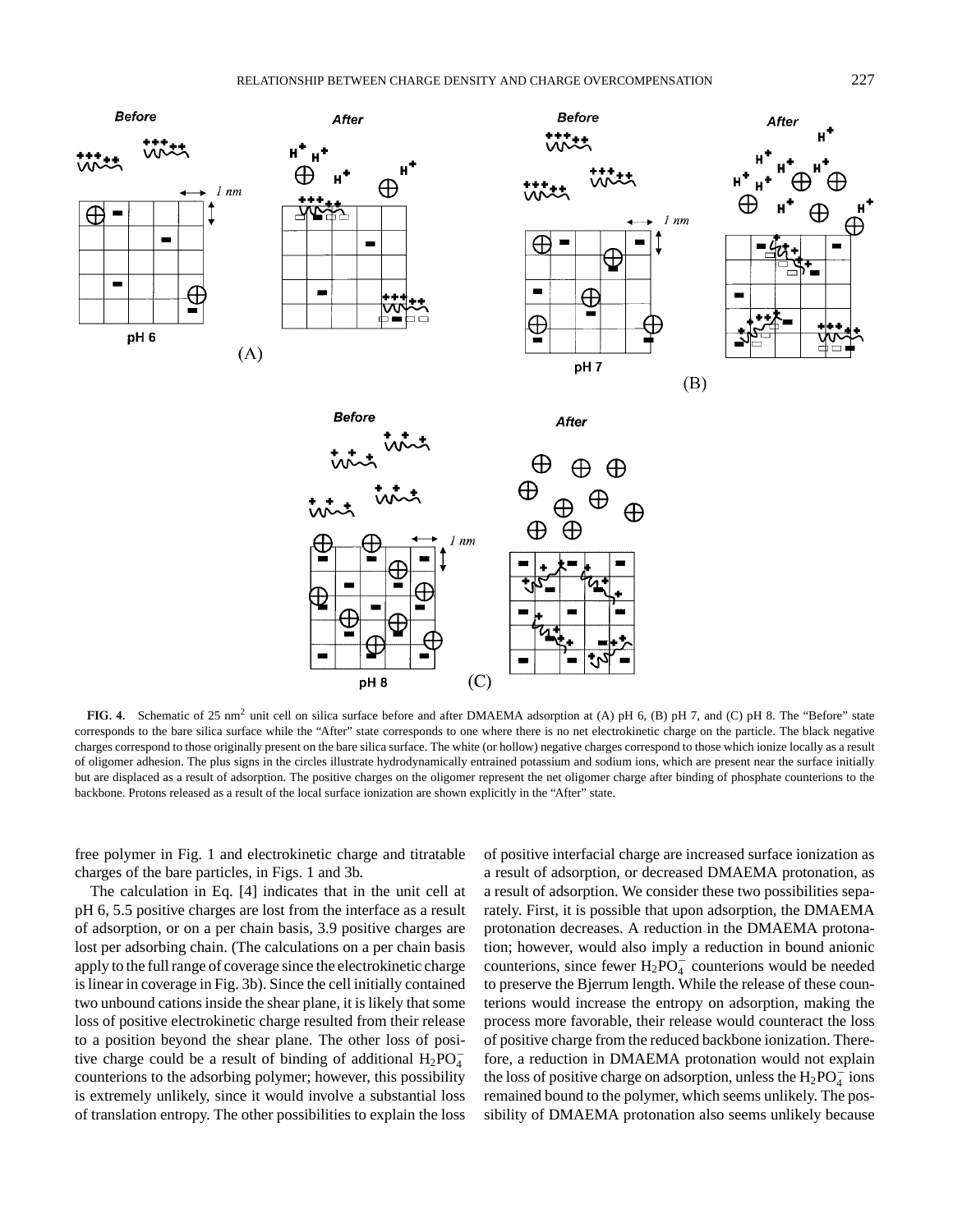on adsorption, the oligomer moves from a dilute to a relatively concentrated environment. Figure 1 illustrates, however, that increases in concentration are accompanied by an increase, not a decrease, in backbone protonation.

The ionization of the surface to release additional protons seems a more likely explanation of the loss of positive interfacial charge on adsorption. Presumably, the additional ionization occurring would do so in the vicinity of the adsorbing polymer, as illustrated in Fig. 4, to release 3.5 protons on average, in addition to the two undbound cations released to positions beyond the shear plane (46).

To summarize at pH 6, DMAEMA adsorption causes a net loss of 3.9 positive charges per chain from the interface. Of these, 1.4 are attributed to changes in the amount of unbound ions inside the shear plane, while the rest (2.5) result from an increased surface ionization in the vicinity of each adsorbed chain. This increase in the negative silica charge has been reported or speculated by other groups to cause additional polycation adsorption (1, 17). Here were agree that surface ionization does increase as a result of adsorption but the calculations of the previous section argue against its contribution as a driving force for further adsorption. Further, neglect of counterion condensation would have grossly overpredicted the surface ionization induced by polymer adsorption. The adsorbed amount correlates precisely with the titratable charge on the bare silica. The additional ionization merely contributes to the entropy increase on adsorption and possibly to the binding strength.

It is worth pointing out that the linearity of the electrokinetic charge and mobility traces over the full range of coverages suggests that these electrostatic features of adsorption (the changes in entrained ions and altered surface ionization) occur to the same extent for each adsorbing chain, consistent with the patchy adsorption concept. This means that our calculations based on the point of zero charge apply to the full range of coverages. Above the point of net surface neutralization, one might choose to think of the change in entrained ions as resulting from further entrainment of phosphates (as opposed to the loss of entrained sodiums and potassiums). Finally, one should note that the independence of ionization and bound counterion changes on coverage is consistent with the previously observed independence of adsorbed configuration on coverage (21). Each chain adsorbs at pH 6 in the same conformation, and the surface ionization increases to the same extent for each bound chain.

Table 2 summarizes similar calculations for all three pHs. It indicates that in the range from pH 6 to pH 8, when DMAEMA adsorbs, there is a net loss of positive charge, which diminishes as the pH is increased and which passes through a maximum on a per chain basis. Some of this loss of positive charge must necessarily result from loss of unbound cations inside the shear plane (when the surface has a net negative charge) or gain of unbound anions. Besides the change in free ions within the shear plane, additional positive charge is lost. This is best explained by sur-

**TABLE 2 Adsorption-Induced Changes in Interfacial Charge**

| pH | $\Gamma_{\mu=0}$<br>(mg/m <sup>2</sup> ) | $\Delta$ Net charge<br>(per chain) | $\triangle$ Entrained ions<br>(per chain) | $\triangle$ Surface ionization<br>(per chain) |
|----|------------------------------------------|------------------------------------|-------------------------------------------|-----------------------------------------------|
| 6  | 0.22                                     | $-3.9$                             | $-1.4$                                    | $-2.5$                                        |
|    | 0.44                                     | $-4.2$                             | $-1.5$                                    | $-2.7$                                        |
|    | 0.62                                     | $-22$                              | $-2.2$                                    | $_{0}$                                        |

face ionization locally enhanced by DMAEMA adsorption, on the order of 2.5–2.7 negative surface charges generated beneath each adsorbed chain. This effect diminishes with increased pH.

#### **SUMMARY**

This work examined the charge-driven adsorption of DMAEMA on silica in the pH range from 6 to 8, where there was substantial adsorption and where the charge on the DMAEMA (including bound counterions) was more dense than that on the bare silica. Charge overcompensation was found under all conditions, though it was most pronounced at pH 6 where the polymer charge density most substantially exceeded that of the silica. As the pH was increased, the DMAEMA charge density decreased and that of the silica increased, leading to a reduction in the extent of charge overcompensation on the plateau of the isotherm. The charge overcompensation and the adsorbed mass on the isotherm plateau were explained quantitatively by the calculations whose essence is captured in Fig 5.

At pH 6, the surface charge is so sparse that one chain adsorbs on each surface charge and adsorbed chains are noninteracting. This scenario quantitatively explains the adsorbed mass on the plateau of the isotherm and is also consistent with a flat isotherm plateau. Additionally, the charge overcompensation at pH 6 results from the relatively large amount of positive charge brought

 $\Box$   $\blacksquare$   $\blacksquare$ pH 6.0  $5 \, nm$ pH 8.0

**FIG. 5.** Summary of transition from isolated chains with coverage limited by surface charge to interacting chains where excluded surface area limits the plateau coverage.

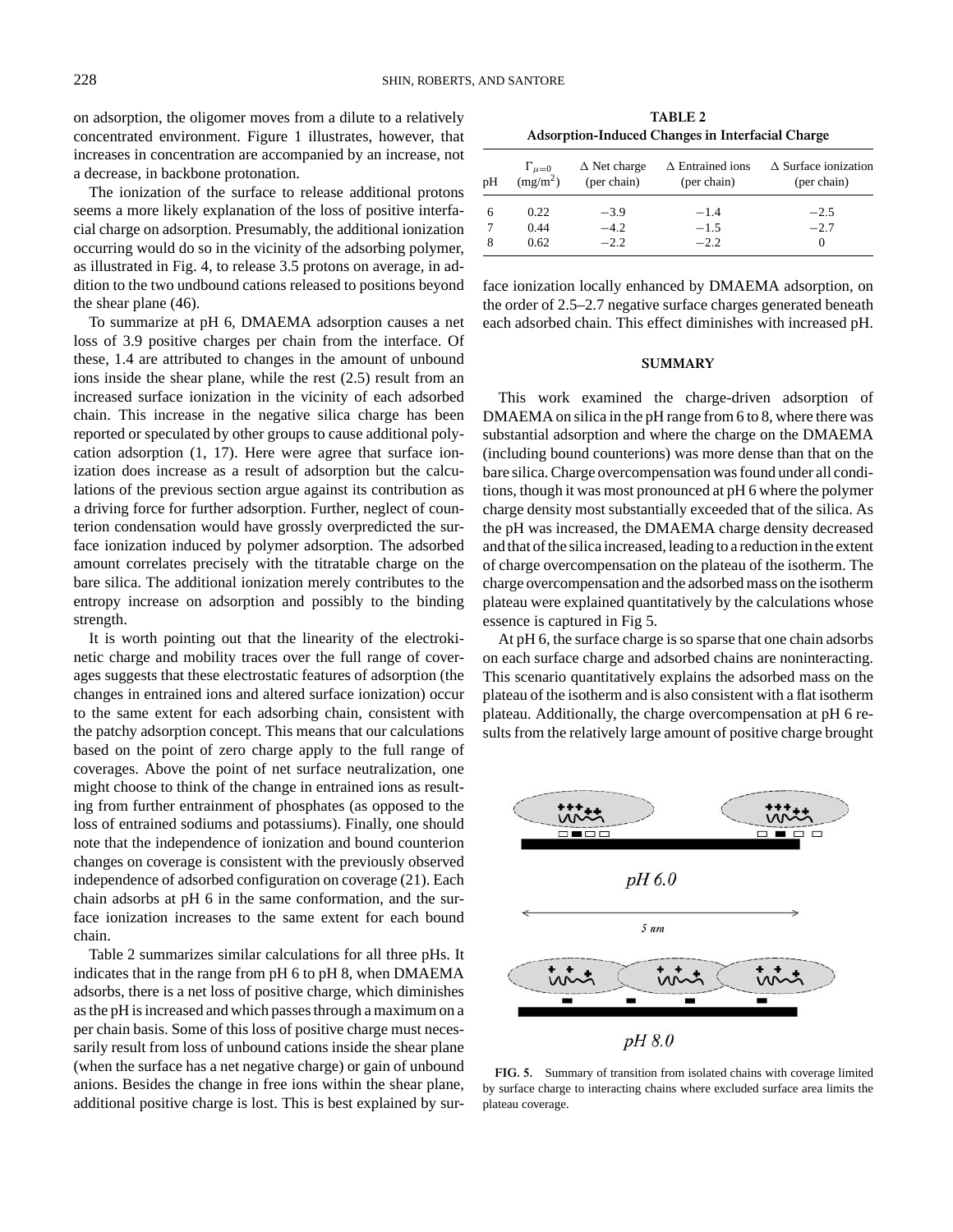to the interface by adsorbing chains. Though the DMAEMA contains substantial positive charge, on adsorption, some of this positive charge is lost. Roughly 1.4 units of positive electrokinetic charge per chain are lost due to the release of free cations inside the shear plane or the gain of anions in the electrophoretic mobility experiment. More importantly, DMAEMA adsorption induces further silica ionization in the vicinity of the adsorbing oligomer with the release of about 2.5 protons and the generation of 2.5 new negative surface charges per adsorbing chain. The released protons contribute to the entropy of adsorption, while the additional negative surface charge interacts with the positive charge on the DMAEMA to enhance the adsorption energy. These effects occur to the same extent for each adsorbing chain, as indicated by the linearity of the electrokinetic mobility as a function of surface charge.

At higher pHs, the DMAEMA charge is reduced while the surface charge is increased, so that the system ultimately crosses over to a regime where coverage is limited, not by surface charge, but by the excluded surface area or repulsive interactions among adsorbing chains. Further, at pH 8, the adsorbing chains contain positive charges which are only slightly more dense than the underlying silica charge. Since the bare silica is already substantially ionized at pH 8, and the DMAEMA is relatively sparsely charged, its adsorption does not further increase the surface ionization.

This work has demonstrated, in addition to the crossover behavior for the adsorption of DMAEMA on silica, that ionization of the surface at the appropriate pH conditions is the main consequence of adsorption. Though our investigation is one of the few to quantitatively take counterion binding into account, we find no evidence for counterion release from the adsorbing chains. Incorporation of the counterions in the calculation is, however, essential to the correct estimation of surface ionization. Neglecting counterion binding would lead to a gross overestimate of the surface ionization induced on adsorption. Also, since there were few sodium and potassium ions chemically bound to the surface in the pH range of interest, cation release from the surface did not contribute to the driving force for adsorption.

#### **ACKNOWLEDGMENTS**

This work was supported by NSF Grants EEC9712915 and CTS 9817048, Lehigh's Polymer Interfaces Center. Mike Wolfe and Harry Spinelli of DuPont are acknowledged for their generous gift of the DMAEMA.

### **REFERENCES**

- 1. Hoogeveen, N. G., Cohen Stuart, M. A., and Fleer, G. J., *J. Colloid Interface Sci.* **182,** 133 (1996).
- 2. Hoogeveen, N. G., Cohen Stuart, M. A., and Fleer, G. J., *J. Colloid Interface Sci.* **182,** 146 (1996).
- 3. Cosgrove, T., Obey, T. M., and Vincent, B., *J. Colloid Interface Sci.* **111,** 409 (1986).
- 4. Aksberg, R., Einarson, M., Berg, J., and Odberg, L., *Langmuir* **7,** 43 (1991).
- 5. Tanaka, H., and Odberg, L., *J. Colloid Interface Sci.* **149,** 40 (1992).
- 6. Wang, T. K., and Audebert, R., *J. Colloid Interface Sci.* **121,** 32 (1988).
- 7. Wang, T. K., and Audebert, R., *J. Colloid Interface Sci.* **119,** 459 (1987).
- 8. Durand-Piana, G., Lafuma, F., and Audebert, R., *J. Colloid Interface Sci.* **119,** 474 (1987).
- 9. Mabire, F. Audebert, R., and Quivoron, C., *J. Colloid Interface Sci.* **97,** 120 (1984).
- 10. Einarson, M., Aksberg, R., Odberg, L., and Berg, J. *Colloids Surf.* **53,** 183 (1991).
- 11. Tanaka, H., Odberg, L., Wagberg, L., and Lindstrom, T., *J. Colloid Interface Sci.* **134,** 219 (1990).
- 12. Eriksson, L., Alm, B., and Stenius, P. *Colloids Surf. A* **70,** 47 (1993).
- 13. Wiegel, F. W., *J. Phys. A* **10,** 299 (1997).
- 14. Muthukumar M., *J. Chem. Phys.* **86,** 7230 (1987).
- 15. Böhmer, M. R., Heesterbeek, W. H. A., Deratani, A., and Renard E., *Colloids Surf. A* **99,** 53 (1995).
- 16. van de Steeg, H. G. M., Cohen Stuart, M. A., Keizer, A., and Bijsterbosch, B. H., *Langmuir* **8,** 2538 (1992).
- 17. Sukhishvili, S. A., and Granick, S., *J. Chem. Phys.* **109,** 6861 (1998).
- 18. Bonekamp, B. C., and Lyklema, J., *J. Colloid Interface Sci.* **113,** 67 (1986).
- 19. Ferreira, M., Cheung, J. H., and Rubner, M. F., *Thin Solid Films* **244,** 806 (1994).
- 20. Bohmer, M. R., Evers, O. A., and Scheutjens, J. M. H. M., *Macromolecules* **23,** 2288 (1990).
- 21. Shin, Y., Roberts, J. E., and Santore, M. M., *J. Colloid Interface Sci.* **244,** 190 (2001).
- 22. Popping, B., Seville, B., Deratani, A., Desbois, N., Lamarche, J. M., and Boissy, A., *Colloids Surf.* **64,** 125 (1994).
- 23. Williams, P. A., Harrop, R., Phillips, G. O., Pass, G., and Robb, I. D., *J. Chem. Soc. Faraday Trans I* **78,** 1733 (1982).
- 24. Durand, G., Lafauma, F., and Audebert, R., *Prog. Colloid Polym. Sci.* **266,** 278 (1988).
- 25. Danlgren, M. A. G., *Langmuir* **10,** 1580 (1994).
- 26. Shin, Y., Santore, M. M., and Roberts, J. E., submitted for publication.
- 27. van Leeuwen, H. P., Cleven, R. F. M. J., and Valenta, P., *Pure Appl. Chem.* **63,** 1251 (1991).
- 28. Vink, H., J. *Chem. Soc. Faraday Trans. I* **85,** 699 (1989).
- 29. Papenhuijzen, J., Van der Schee, H. A., and Fleer, G. J., *J. Colloid Interface Sci.* **104,** 540 (1985).
- 30. Shin, Y., Ph.D. dissertation, Lehigh University, 2002.
- 31. Park, S., Barrett, C. J., Rubner, M. F., and Mayes, A. *Macromolecules* **34,** 3384 (2001).
- 32. Martin, M. L., Delpuech, J.-J., and Martin, G. J., "Practical NMR Spectroscopy," Heyden, London, 1980.
- 33. Manning, G. S., *J. Chem. Phys.* **51,** 924 (1969).
- 34. Manning, G. S., *J. Chem. Phys.* **51,** 934 (1969).
- 35. Bousse, L., De Rooij, N. F., and Bergveld, P., *Surface Science,* **135,** 479 (1983).
- 36. Bergveld, P., and Sibbald, A., *in* "Wilson and Wilson's Comprehensive Analytical Chemistry" (G. Svehla, Ed.), Vol XXIII, pp. 21–37, Elsevier, New York, 1988.
- 37. Shin, Y., Ph.D. thesis, Lehigh University, 2002.
- 38. Fung, C. D., Cheung, P. W., and Ko, W. H., *IEEE Trans. Electron Devices* **ED-33,** 8 (1986).
- 39. Hunter, R. J., "Zeta Potential in Colloidal Science," pp. 100–112, Academic Press, London, 1981.
- 40. Ottewill, R. H., and Shaw, J. N., *J. Electroanal. Chem.* **37,** 133 (1972).
- 41. O'Brien, R. W., and White, L. R., *J. Chem. Soc. Faraday Trans. II* **74,** 1607 (1978).
- 42. Garvey, M. J., Tadros, Th. F., and Vincent, B. *J. Colloid Interface Sci.* **55,** 440–453 (1976).
- 43. Note: At pH 6 the dominant phosphate ion is  $H_2PO_4^-$ , but at pH 8 it is  $HPO<sub>4</sub><sup>+</sup>$ . In this work, we are more concerned with counting the charge